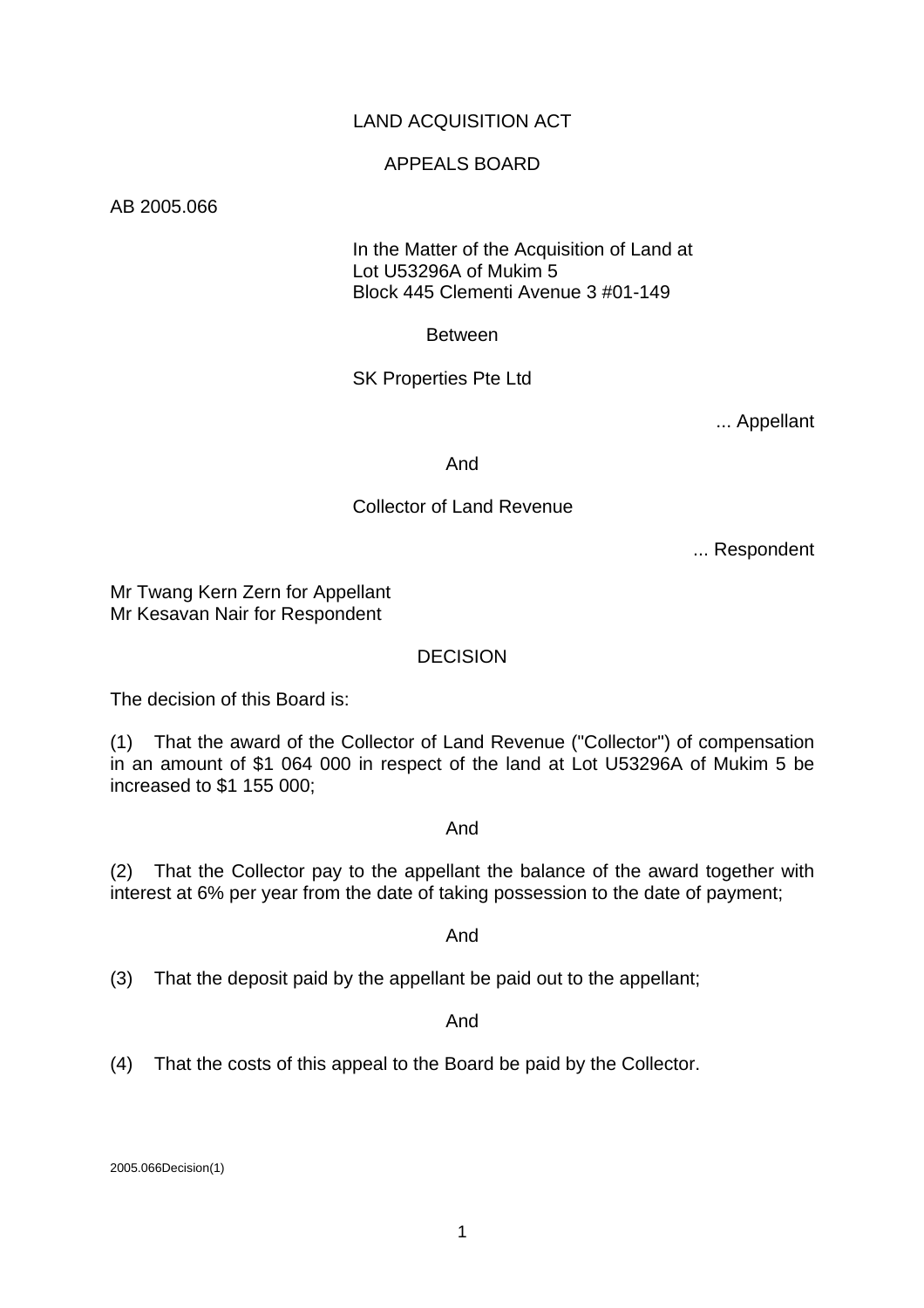## BRIEF STATEMENT OF REASONS

The reasons for the Decision/Order are:

# *Appeal*

(1) On 2005 March 28 ("acquisition date") a notification No 733 was published in the *Gazette* under s 5 of the Land Acquisition Act ("s 5 declaration") declaring that the land at Lot U53296A of Mukim 5 was needed for a public purpose namely Selective En Bloc Redevelopment Scheme - Clementi Avenue 3 (Site 2). The appellant claims an interest in compensation on account of the acquisition and it is not disputed that it is a person interested.

(2) For the purpose of the inquiry held under s 10 the appellant submitted a claim to compensation of \$1 300 000. The Collector found that the market value of the acquired land as at the acquisition date was \$1 030 000 and he allowed \$34 000 for certain expenses. He took these into consideration and on 2005 October 21 he made an award of compensation in the amount of \$1 064 000. He awarded the whole of the compensation to the appellant.

(3) The appellant appeals against the award. In its petition of appeal the appellant says among other things that the Collector "failed to award compensation for [the acquired land] at its Open Market Value as at [the acquisition date]". It claims a range of amounts in the alternative from \$1 210 000 to \$1 400 000 together with "reasonable expenses" in each case but at the commencement of the hearing Mr Twang said that the appellant's claim to compensation was \$1 200 000 for market value under s 33(1)(a) and \$34 000 for reasonable expenses under s 33(1)(e).

# *Acquired Land*

(4) Clementi Town Centre is bounded on the North-East by Commonwealth Avenue West and on the North-West, West, South-West and South-East by Clementi Avenue 3. A bus interchange and an entrance to Clementi MRT Station are at the North and a cinema complex and a shopping mall are at the South-East. On the site in between are some 10 building blocks. Block 444 houses the Town Council Office and Block 448 is a market and food centre. Block 445 comprises an eating house at the North end, 2 adjacent shop units to its West at #01-139 and #01-141 both facing North and the Town Council Office, 2 adjacent shop units to the South at #01-143 and #01-145 both facing West, 6 adjacent shop units to the South-East at #01-147 to #01-157 all facing South-West, a shop unit at #01-159 next to a driveway into a car park further to the South-East, 5 adjacent shop units at #01-165 to #01-173 to the South-East after the driveway, an eating house at the South-East end and walk-up residential apartments on the 3rd and 4th storeys above the shop units and the driveway. Block 445 is next to Clementi Avenue 3.

(5) All the shop units are on the 1st storey with walk-up living quarters on the second storey and all the living quarters are accessible only from the respective shop units. Each shop unit together with the living quarters accessible from it is comprised in a single and exclusive strata lot and in this decision all references to the shop units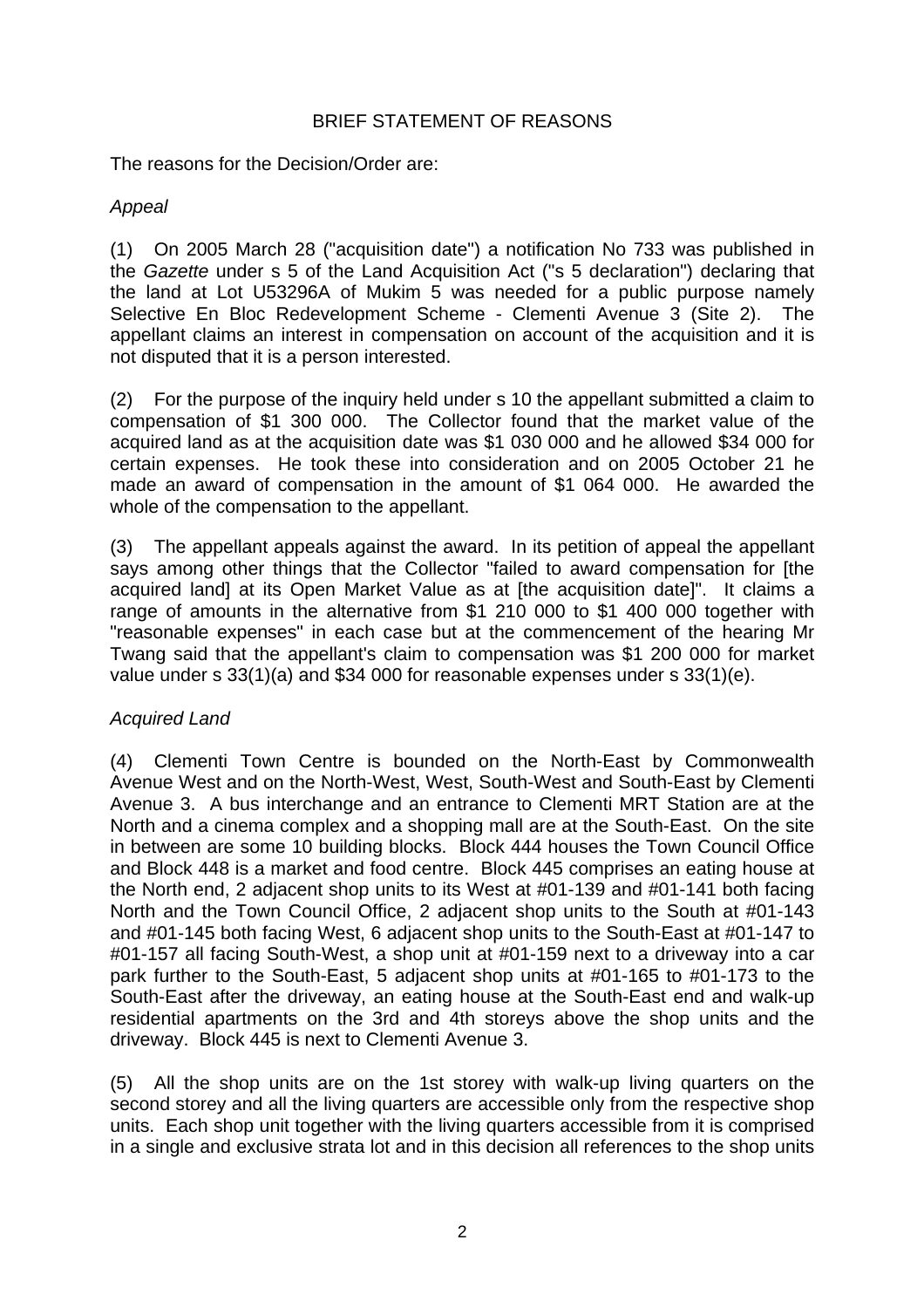include the living quarters in each case. Lot U53296A which is referred to in the s 5 declaration comprises the shop unit at #01-149.

(6) Clementi Town Centre is an HDB development and the appellant is the proprietor of a leasehold estate for a term of 84 years from 1995 January 1 in the shop unit at #01-149 under registered lease number I/HB 67187B ("Lease I/HB 67187B"). HDB is the lessor. As at the acquisition date and continuing through the date of the hearing of this appeal #01-149 was occupied by a tenant whose term will expire sometime in 2006 April. The appellant became the landlord by succession. The Selective En Bloc Resettlement Scheme is an HDB scheme and it is HDB that has the conduct of these proceedings in the acquisition and this appeal. In these circumstances it is not in dispute that for the purpose of this appeal the acquired land is the whole of Lease I/HB 67187B for Lot U53296A and does not include the interest of the lessor HDB or that of the lessee's tenant and in this decision it will be referred to as "Lease I/HB 67187B" or "Lot U53296A" or "#01-149" or as the "acquired land".

#### *Compensation*

(7) Section 33 of the Act provides:

(1) In determining the amount of compensation to be awarded for land acquired under this Act, the Board shall ... take into consideration the following matters and no others:

- (a) the market value
	- $(i)$  ...

(C) as at 1st January 1995 in respect of land acquired on or after 27th September 1995;

(ii) as at the date of publication of the notification under section 3(1) if the notification is, within 6 months from the date of its publication, followed by a declaration under section 5 in respect of the same land or part thereof; or

(iii) as at the date of publication of the declaration made under section 5,

whichever is the lowest;

...

(e) if, in consequence of the acquisition. Ithe person interestedl is compelled to change his residence or place of business, the reasonable expenses, if any, incidental to that change ....

No notification under s 3(1) was published and it is not in dispute that the market value was the lowest as at the acquisition date and it is the market value as at this date which is to be taken into consideration.

*Petition of Appeal*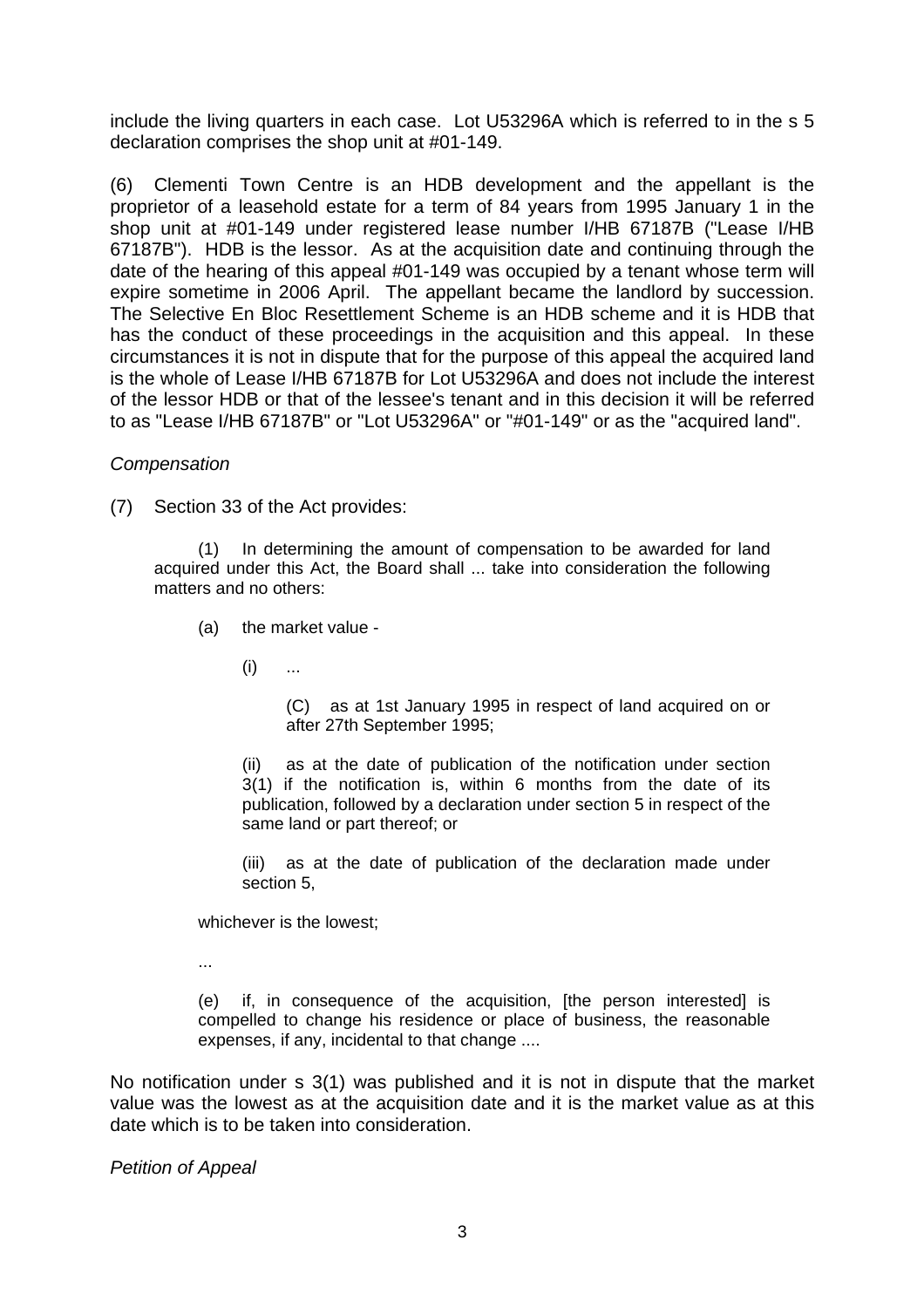## (8) The petition states:

Grounds of Appeal:

(ii) The Collector failed to award compensation for the acquired property at its Open Market Value as at 28 March 2005 (See "ANNEX A" attached).

and other grounds on which no submission has been made to this Board by counsel but notwithstanding that no submission has been made it has to be said that in the decision of this Board there is no merit in any of these other grounds. "Annex A" is a reference to a valuation report which Mr Twang said he was no longer relying on as the valuer who made that report was not called and he did not testify. As noted above the appellant also claims that reasonable expenses should be taken into consideration under s 33(1)(e). Mr Nair agrees the expenses at \$34 000 although the appellant had no place of business at #01-149 when the award was made or at the date of the hearing.

### *Person Interested*

(9) As at the acquisition date the proprietor of the leasehold estate in the acquired land under Lease I/HB 67187B was not the appellant. The proprietor was Chong Siaw Ree. She was served with the notice of intended acquisition under s 8 but she did not make any claim to compensation. The appellant held an option dated 2005 May 30 granted by Chong Siaw Ree to buy the acquired land for \$1 630 000 and on or about June 28 it gave notice of its interest and as noted above it submitted a claim to compensation of \$1 300 000. The sale upon the exercise of the option was subject to:

(1) the written approval from the HDB and such terms and conditions as the HDB may impose from time to time at its absolute discretion;

...

(5) the compensation awarded by HDB to the Vendor under the Selective En Bloc Redevelopment Scheme is to be transferred to the Purchaser; and

(6) the Vendor completing the necessary forms from the HDB to elect to buy a replacement shop of 30 year lease offered by the HDB at the Clementi Town Centre, upon receipt of a notification from the HDB.

The acquisition date as noted above was 2005 March 28 and the option was granted after that date and after the appellant had communicated with HDB. In due course the option was exercised and the approval of HDB was obtained and the sale was completed by transfer dated 2005 September 14.

(10) As noted above it is not in dispute that the appellant is a person interested and Mr Nair made no submission as to the appellant's right to compensation or to bring this appeal. Mr Nair was instructed by HDB which has conduct of the proceedings for the acquisition and this appeal and he confirmed that this decision would not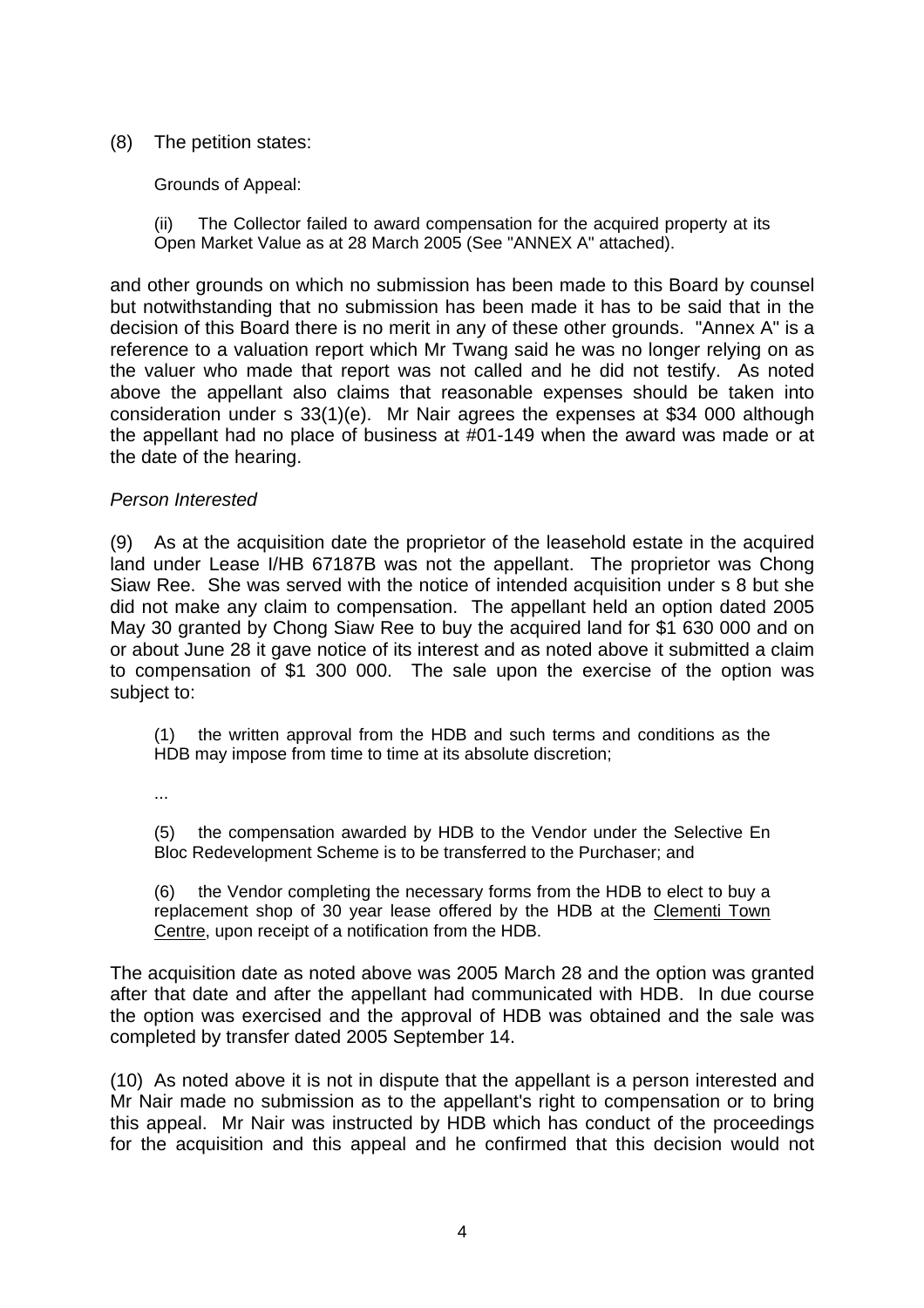affect any terms relating to the Selective En Bloc Resettlement Scheme acquisition. HDB was aware of the conditions of the sale and of its completion.

### *Appellant's Case*

(11) Mr Twang submitted that the appellant was entitled to compensation and to bring this appeal. He referred to the definition of "person interested" in s 2 which provides:-

(1) In this Act, unless the context otherwise requires -

"person interested" includes every person claiming an interest in compensation to be made on account of the acquisition of land under this Act, but does not include a tenant by the month or at will or a statutory tenant under the Control of Rent Act.

His case is that the appellant was not any one of the excluded persons in the definition and it has claimed and continues to claim an interest in compensation. The appellant is a person interested which is aggrieved by the award of the Collector and in accordance with s 23(1) it is entitled to bring this appeal.

(12) He referred to "*Compulsory Land Acquisition in Singapore*" by Lim Chin Joo in (1968) 10 Mal LR 1 at p 13 which has this statement:

Section 2 defines "persons interested' as including "every person claiming an interest in compensation to be made on account of the acquisition of land under this Act, but does not include a tenant by the month or at will". Literally, it would thus appear to include any person claiming an interest in the compensation to be made so long as he is not a tenant by the month or at will, whether the claim be valid or not.

Nothing in this statement or the rest of the 1968 article takes the argument beyond the words of the definition. Mr Twang then referred to p 10 where there is this further statement:

... there is no time limit within which a person interested must put forward his claim. Can a claim made after the enquiry has been completed be entertained? Judicial decision in India would seem to consider it a duty of the Collector to admit claims or supplementary claims made at any time before the making of the award and claims so made are proper.

The claim of the appellant was made in the course of the inquiry and before the award was made.

(13) Finally Mr Twang referred to *Sheriffa Taibah bte Abdul Rahman v Lim Kim Som* [1992] 2 SLR 516 at p 536 where Michael Hwang JC cited this passage from Aggarwala, *Compulsory Acquisition Of Land In India* (6th Ed) at pp 721, 722:

In FC Galstaun v Secretary of State (1905) 10 CWN 195, in which the owner at the date of the declaration had after that date executed to the claimant an indenture conveying all interests, the objection that the latter had no locus standi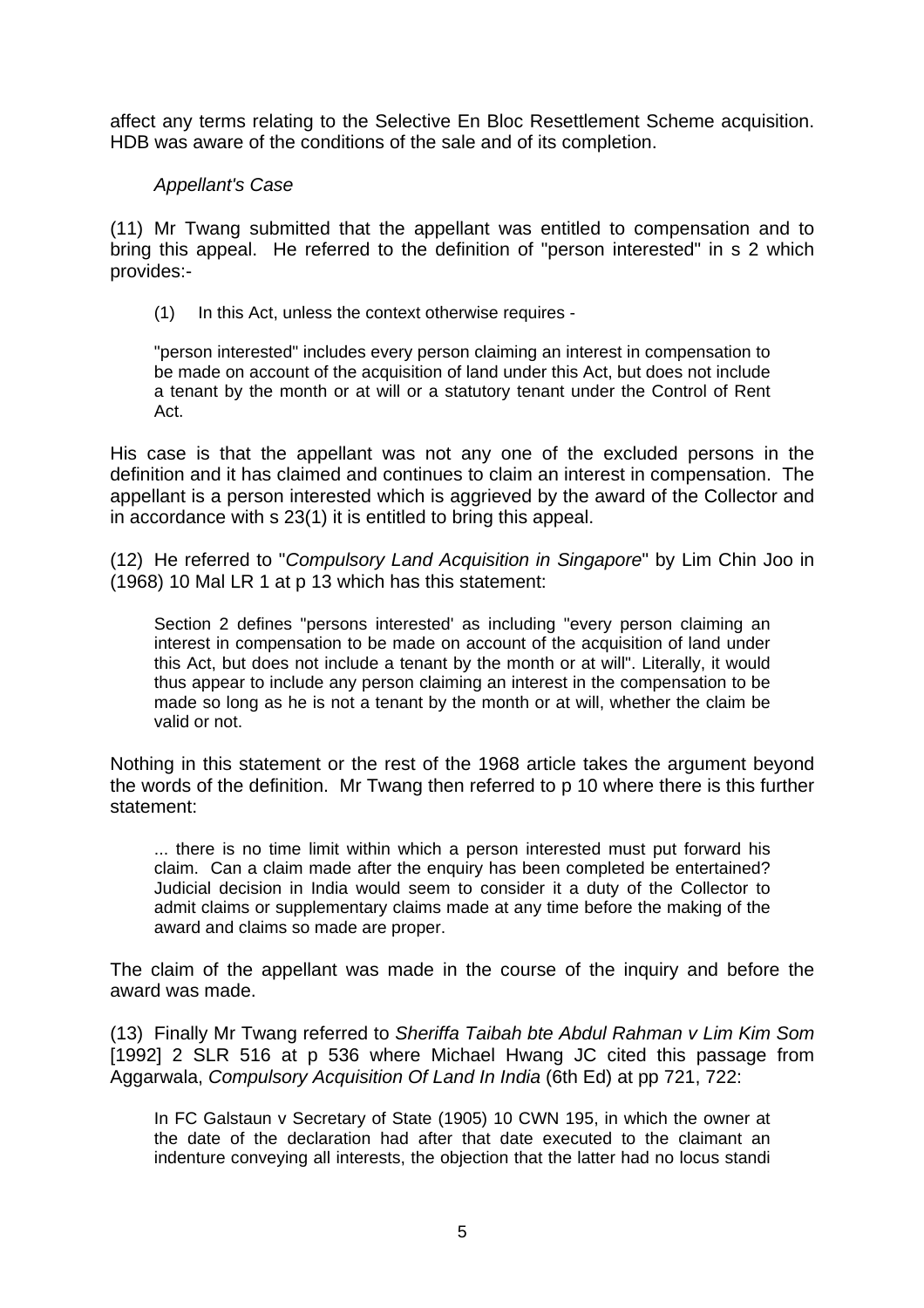was overruled and it was held that he was, as a person interested, entitled to dispute the valuation by reference.

The same passage appears at p 760 of the 7th Edition (Reprinted 1999). *Sheriffa Taibah bte Abdul Rahman* was appealed to the Court of Appeal (see *Lim Kim Som v Sheriffa Taibah bte Abdul Rahman* [1994] 1 SLR 393) but this point did not arise on the appeal.

## *Board's Decision*

(14) When a notification has been published in the Gazette under s 5 that the President has declared any particular land to be required for a public purpose such as the Selective En Bloc Resettlement Scheme in this case the Collector will be directed to take proceedings for the acquisition of the land. He gives notice of the intended acquisition under s 8. The notice must be served on *all persons known or believed to be interested in the land*. See subsection (2). The notice requires *all persons interested in the land* to appear before the Collector on a day fixed by him and state the nature of their respective interests in the land and the amount and particulars of their *claims to compensation for those interests*. See para (b) of subsection (3)

(15) On the day fixed the Collector proceeds with an inquiry under s 10. He inquires into the value of the land. He inquires into the respective interests of the persons claiming the compensation. At the conclusion of the inquiry he makes an award of the compensation which in his opinion should be allowed for the land. See para (b) of sub-section (1). In determining the amount of compensation the Collector must take into consideration the matters mentioned in s 33 and must not take into consideration the matters mentioned in s 34. See s 15.

(16) Where the Collector has information of persons known to be interested in the land or believed to be so interested or of their claims to compensation whether or not any of these persons has appeared before him he must make an award of the apportionment of the compensation among such persons. See para (c) of subsection (1). The *compensation* to be apportioned is the *compensation allowed for the acquisition of the land*. He may award the whole of the compensation to one or to another or partly to one and partly to another or others.

(17) *Person interested* as defined in s 2 may appear to be wide enough to include *any person* (other than the excluded persons) but the qualification is that such person makes a claim and the claim must be in respect of *compensation to be made on account of acquisition of land* under the Act. Having regard to the terms of the s 8 notice, the duties of the Collector under s 10, the matters to be taken into consideration and the general scheme of compensation for the acquisition of land under the Act it appears to this Board that the *compensation to be made on account of the acquisition* in the s 2 definition of *person interested* means and refers to the *compensation allowed for the land* at the conclusion of the inquiry as comprised in an award that is made or which ought to be made under s 10.

(18) In the present case the Collector served the s 8 notice on the acquisition date or shortly after and he served it on Chong Siaw Ree as she was the proprietor as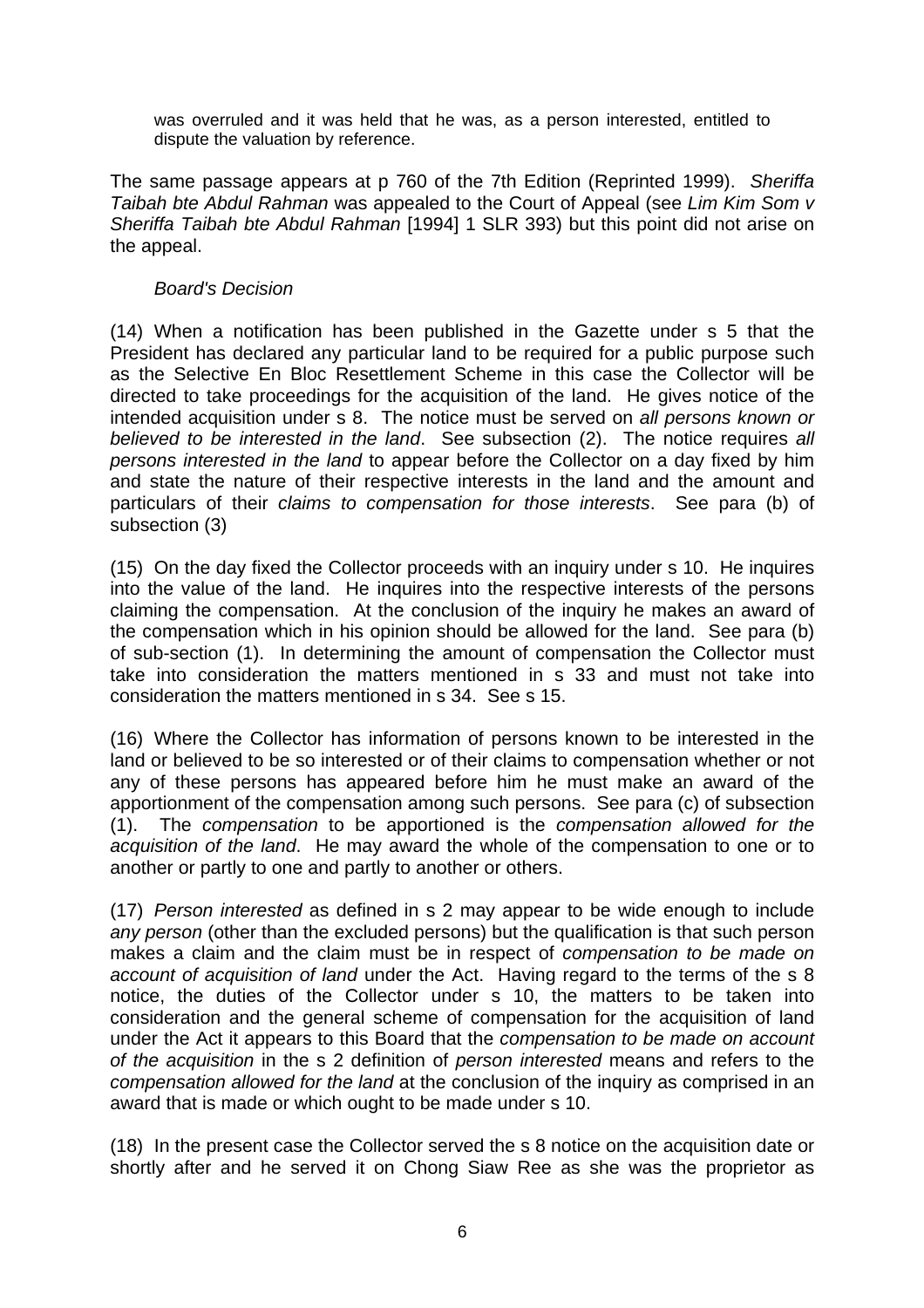known to the Collector then. In the course of the inquiry under s 10 the Collector was informed of the appellant's interest and of its claim to compensation. The appellant claimed as the successor in title to the whole of Chong Siaw Ree's interest in the acquired land. Chong Siaw Ree herself made no claim to compensation. She had sold the whole of her interest in the acquired land to the appellant and the sale included "the compensation awarded by HDB to the Vendor under the Selective En Bloc Resettlement Scheme". There can be no doubt that in this context "the compensation awarded by HDB" was a reference to the compensation awarded by the Collector on whose behalf HDB had the conduct of the proceedings for the acquisition. HDB has given its approval to the sale.

(19) The appellant was at the conclusion of the s 10 inquiry a person interested in the acquired land and in the compensation to be made on account of the acquisition of the acquired land and in the decision of this Board the Collector was right and in the circumstances obliged to award the whole of the compensation to the appellant.

(20) Any *person interested* who is aggrieved by an award made under s 10 may appeal to the Board. See s 23(1). In the decision of this Board the appellant is in the circumstances of this case such a person and is entitled to bring this appeal. Reference may be made to the passage in Aggarwala, *Compulsory Acquisition Of Land In India* (7th Ed Reprinted 1999) at p 760 referred to above. It may be mentioned for completeness that in determining the amount of compensation the Board must take into consideration the matters mentioned in s 33 and must not take into consideration the matters mentioned in s 34. See ss 33, 34. These are the same matters which the Collector must and must not take into consideration.

### *Market Value*

### *Appellant's Valuation*

(21) Ms Chia Yoh Ching Selina of Collier's International Consultancy & Valuation (Singapore) Pte Ltd testified for the appellant. She said in her report dated 2005 December 27 that she adopted the direct comparison method of valuation and determined the market value on the basis of the existing use. At the hearing she referred to the following 4 transactions.

| <b>Address</b><br>(All in Clementi<br>Avenue 3) | <b>Strata</b><br><b>Floor Area Price</b><br>$\text{(sm)}$ | (\$)             | <b>Floor Area</b><br>Rate<br>$($\mathsf{/}sm)$ | Contract<br>Date |
|-------------------------------------------------|-----------------------------------------------------------|------------------|------------------------------------------------|------------------|
| 1 BI 443 #01-65/67/69                           | 461                                                       | 5 825 000 12 636 |                                                | 2005 Jan         |
| 2 BI 442 #01-111                                | 149                                                       | 2 650 000 17 785 |                                                | 2005 May         |
| 3 BI 449 #01-257                                | 149                                                       | 2 800 000        | 18 792                                         | 2005 Apr         |
| 4 BI 449 #01-255                                | 150                                                       | 2 800 000        | 18 667                                         | 2004 Jan         |

(22) She said under cross examination that transaction 1 comprised 3 transfers 1 in respect of each lot for each unit and all 3 transfers disclosed the same vendor, the same purchaser and the same dates of transfer. She did not say so but an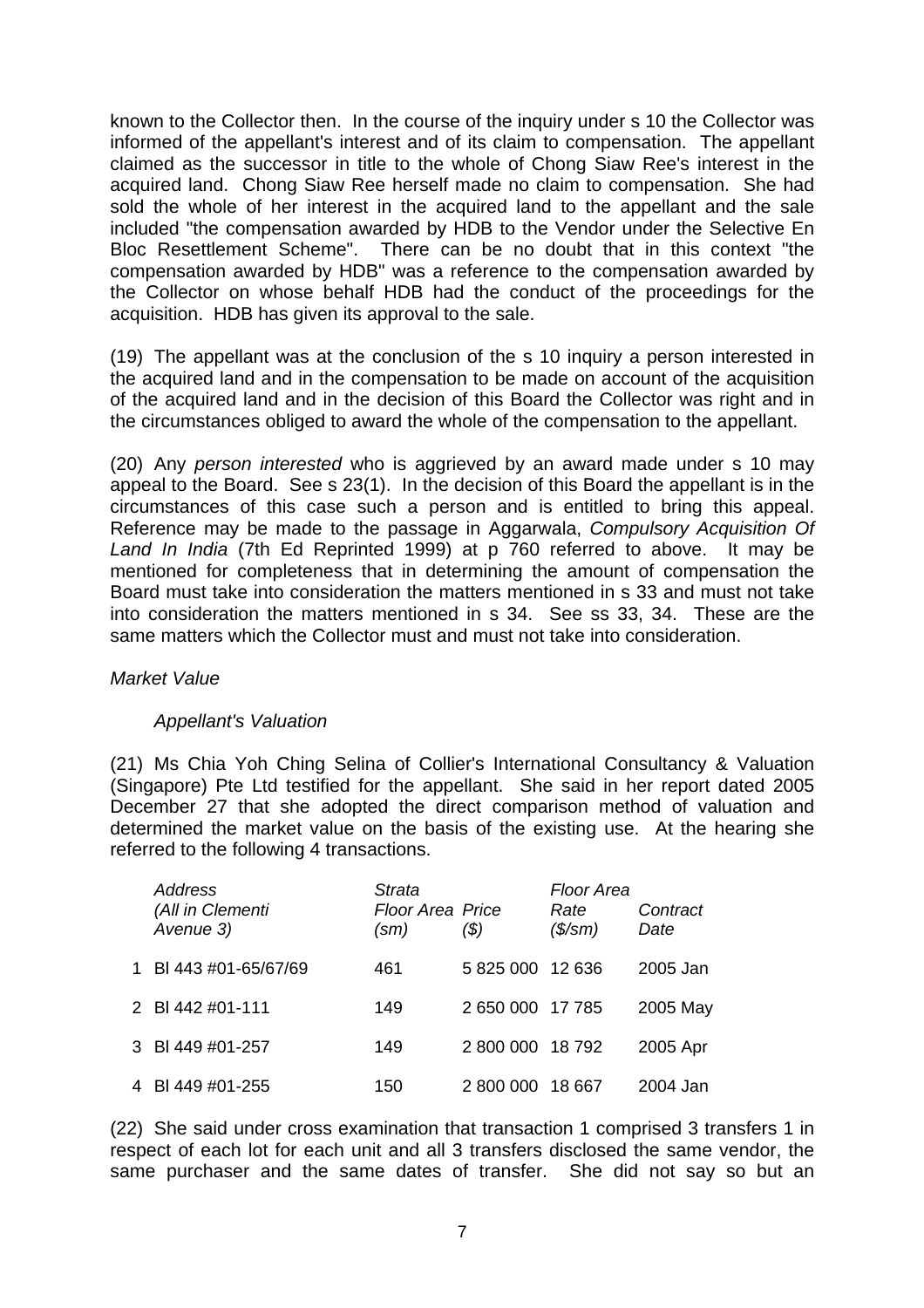inspection of the registered leases and transfers produced would reveal that there were identical features in the mortgage, solicitors' certificates, dates of lodgment of transfer and mortgage and of caveats before transfer and before mortgage.

(23) Ms Chia made the following adjustments.

| Transaction    | Location | Adjustment for | <b>Adjusted Floor</b> Adjusted Price<br>Block Discount Area Rate (\$/sm) | (\$)      |
|----------------|----------|----------------|--------------------------------------------------------------------------|-----------|
|                |          |                |                                                                          |           |
| 1 #01-65/67/69 | -45%     | $+5%$          | 7 581                                                                    | 1 129 620 |
| 2 #01-111      | -50%     | 0              | 8893                                                                     | 1 325 000 |
| 3 #01-257      | -50%     | 0              | 9 3 9 6                                                                  | 1 400 000 |
| 4 #01-255      | $-50%$   | 0              | 9 3 3 3                                                                  | 1 390 667 |

She said she compared the average transacted price of each unit in transaction 1 with the price of the other transactions and as it was substantially lower she expected that "a block discount would reasonably have been given". Under cross examination she admitted that she had no information that such discount was in fact given. She said the market practice was to allow an adjustment of +5% to +10%. She allowed +5%.

(24) She said that based on her observation the human traffic flow in the vicinity of #01-149 was about 33% that in the vicinity of #01-65/67/69 but as #01-65/67/69 was just next to the bus interchange some part of the traffic flow would be "due to a transit crowd commuting to different destinations which tends [to] be very high at certain times of day". She took into consideration that #01-65/67/69 were let to a supermarket and a bakery at a rent of about \$10 000/month for each unit while #01-149 (the acquired land) was let at about \$6 000/month. She adopted an adjustment of -45% for location. #01-111 in Block 442 and #01-257 #01-255 in Block 449 are in what she called the focal point of the Town Centre and she adopted an adjustment of -50% for location. She agreed under cross examination that Block 449 was in prime location at the heart of the Town Centre.

(25) The average adjusted price for transactions 1 and 4 would be about \$1 260 000. Ms Chia rounded that down and concluded that the market value of the acquired land at #01-149 as at the acquisition date was \$1 200 000. Under cross examination she said she did not take transactions 2 and 3 into consideration for this purpose as they were done after the acquisition date.

### *Collector's Valuation*

(26) Mr Yeo Wei Sin of First Appraisal Pte Ltd testified for the Collector. He said in his report dated 2005 August 31 that he adopted the comparable sales method. He referred to the following transactions.

|       | Street             | Trading Strata           | Price |                      |
|-------|--------------------|--------------------------|-------|----------------------|
| Block | (Clementi) Unit No | Area (sm) Area (sm) (\$) |       | <b>Transfer Date</b> |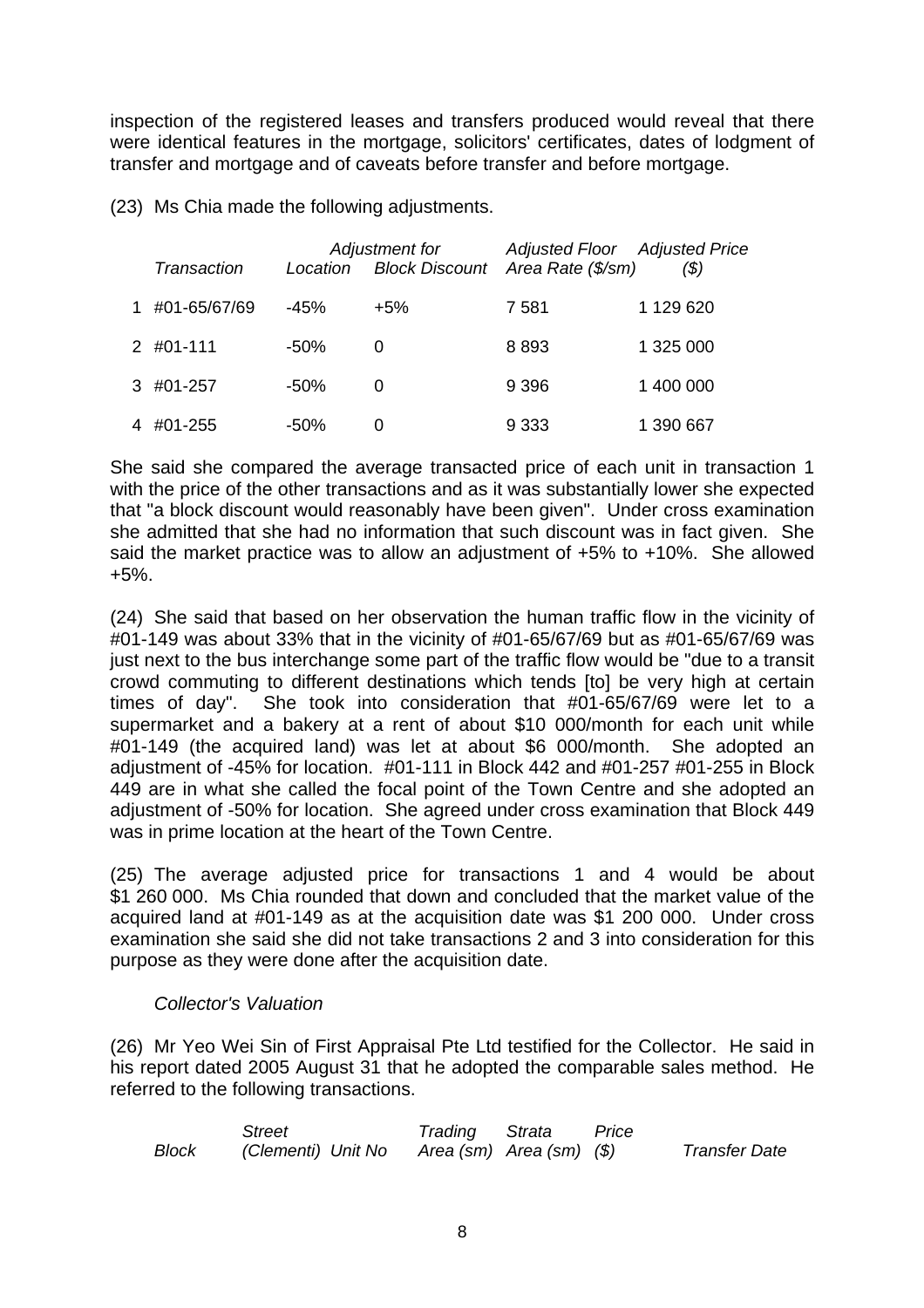| 1 443 | Avenue 3 #01-65 |                    | <sup>72</sup> | 155 | 1 950 000 2005 Mar 16 |
|-------|-----------------|--------------------|---------------|-----|-----------------------|
| 2 443 |                 | Avenue 3 #01-67 72 |               | 155 | 1 950 000 2005 Mar 16 |
| 3 443 | Avenue 3 #01-69 |                    | -68           | 151 | 1 925 000 2005 Mar 16 |

He said in his affidavit:

In arriving at my valuation we have first determined the value of shop with best location in Block 445 and adjusted this value to get the value of the other shops in the block. In this case #01-139 has the best location.

He relied on his observations of the human traffic flow in concluding that #01-139 had the best location. The whole of Block 445 including #01-149 was affected by the s 5 declaration for compulsory acquisition under the Selective En Bloc Redevelopment Scheme and with respect to the shop units Mr Yeo's approach was to determine the market value of the unit with the best location from an analysis of the 3 transactions referred to and adjust down for the market value of #01-149 (and of all other shop units). He identified #01-139 as the unit with the best location.

(27) The 3 transactions referred to by Mr Yeo are the same transactions referred to by Ms Chia except that they are shown separately. He said that he was aware the seller and the buyer and the transaction dates in each case were the same but he saw no reason to make any adjustment as the prices for each unit were different. That is not quite right and he corrected himself by saying that the sales were recorded separately. In answer to the Board he said he did not think they could be recorded as one in any event as there were 3 registered leases.

(28) Under cross examination Mr Yeo said that if it was a block sale then it should be treated as a single sale of 3 units for \$5 825 000 but he saw no reason to believe it should be treated as a block sale. He was taken through the lodgment of the caveat by the buyer and of the transfer to it, the stamping of the transfer and the certificates of the solicitors in each case and he agreed that the lodgment and stamping dates and the dates of the certificates were the same and the same solicitors signed the certificates in all the 3 cases but he did not agree that the 3 units were the subject matter of one single transaction. He said 3 transfers were registered with one price for each unit. He made no inquiries of the buyer or the seller or HDB or anyone else although he thought he should have. He also thought the question of making adjustments might arise. He agreed that in a block sale the transacted price could be lower and that the market practice was to allow an adjustment of +5% to +10% as Ms Chia said.

(29) Mr Yeo was referred to the #01-111, #01-257 and #01-255 transactions referred to by Ms Chia (transactions 2, 3 and 4 in her evidence). He said he was not aware of transactions 2 and 3 but he had the data for the #01-255 transaction. He would not consider this a comparable because of differences of time and location. He agreed with the Board that an adjustment could be made for location and he knew of no intervening event which might affect the price. He would still not consider it and he would not consider it even if the #01-65/67/69 transactions were in reality one single transaction in a block sale.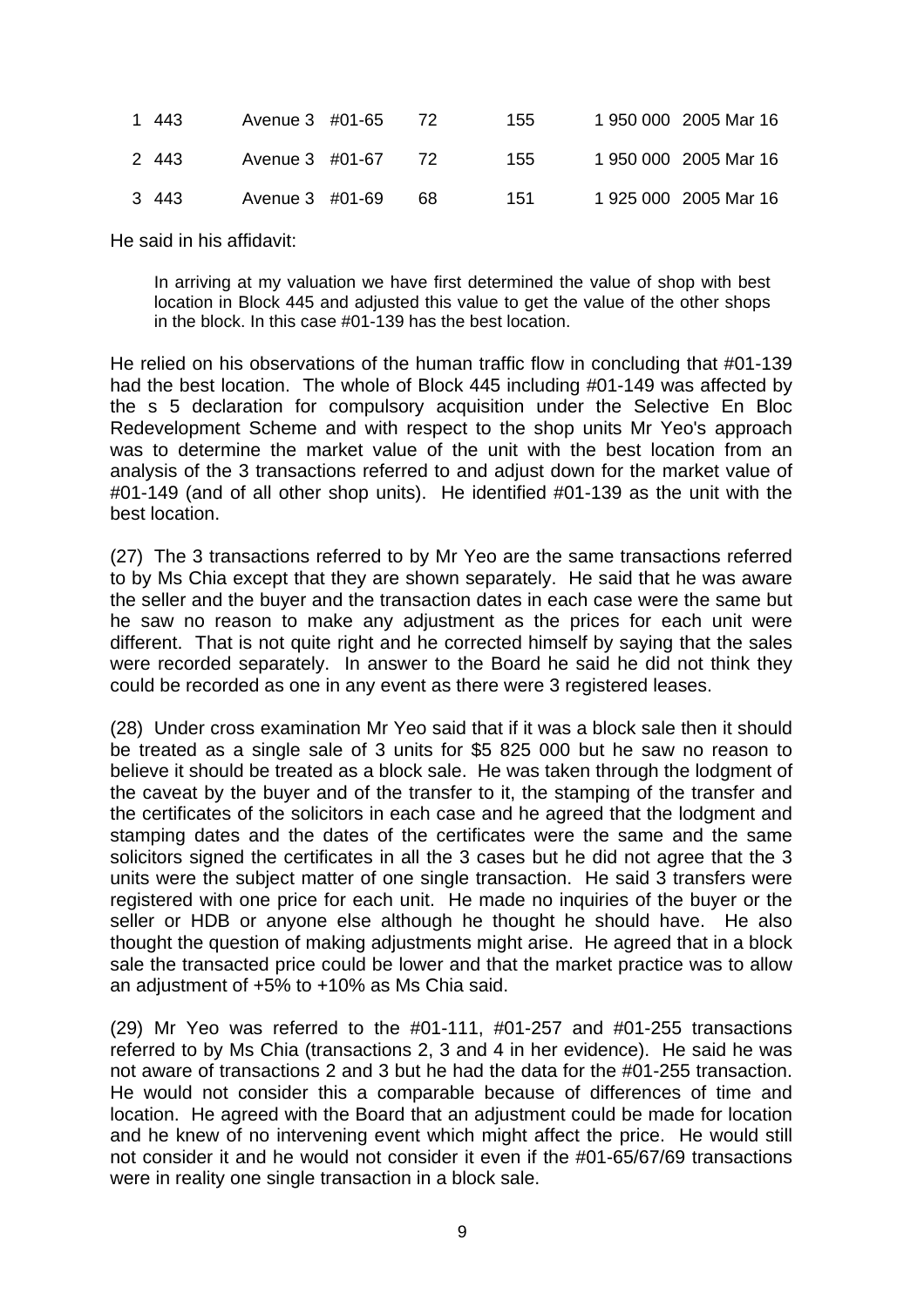(30) For the purpose of making adjustments for location to determine the market value of #01-139 Mr Yeo attributed part of the price in each of the 3 transactions to the living quarters and the rest to the shop. He said the living quarters were equivalent to a 3 Room New Generation (Modified) HDB apartment and he attributed \$200 000 of the price to it. From the remaining part of the price he derived an average trading area rate of \$24 659/sm. He applied this to the trading area of #01-139 of 68sm and made an adjustment of -40% for an adjusted value of \$1 006 082. He then added back the living quarters part of the price of \$200 000 for a value of \$1 206 082 which he rounded up to \$1 210 000 for the market value of #01-139. He made an adjustment of -15% to derive a value of \$1 028 500 which he rounded up to \$1 030 000 for the market value of #01-149 as at the acquisition date.

# *Board's Decision*

*(1) #01-255 Transaction* 

(31) Both Ms Chia and Mr Yeo adopted the same method of valuation. She called it the direct comparison method and he called it the comparable sales method. They were both drawing an inference as to the probable price or market value from past transactions. In this method it is at least desirable that there should be a useful number of suitably qualified transactions from which an inference can be drawn. Both agree that the #01-65/67/69 transaction or transactions are suitably qualified and subject to adjustments for location and in Ms Chia's opinion for block sale as well they are comparable.

(32) Ms Chia regarded the #01-255 transaction as comparable subject to an adjustment for location. Mr Yeo disregarded it on account of time and location. The transaction was done in 2004 January. There was no significant movement in prices between then and the acquisition date. Ms Chia made no adjustment for time and this was not disputed. Mr Yeo knew of no event that had occurred in that period that might have affected prices. In the decision of this Board the objection for time is not well founded.

(33) Although Mr Yeo disregarded this transaction for location he did agree that an adjustment could be made for it. He would allow -60%. Ms Chia allowed -50%. Where the level of adjustment is so high a question must arise as to whether the transaction is suitably qualified for any inference to be drawn. No evidence of past transactions has been adduced to support this or any level of adjustment for location except what will be referred to later as regards the rent but it is difficult to ignore the #01-255 transaction altogether. Both Ms Chia and Mr Yeo relied on the #01-65/67/69 transactions. They accepted them as comparable with appropriate adjustments. #01-65/67/69, #01-255 and #01-149 (the acquired land) are all shop units in Clementi Town Centre and all are close to each other. In the circumstances of this case and on the evidence this Board finds that the #01-255 transaction is comparable with an appropriate adjustment for location.

- *(2) Adjustment for Location* 
	- *(a) #01-65/67/69*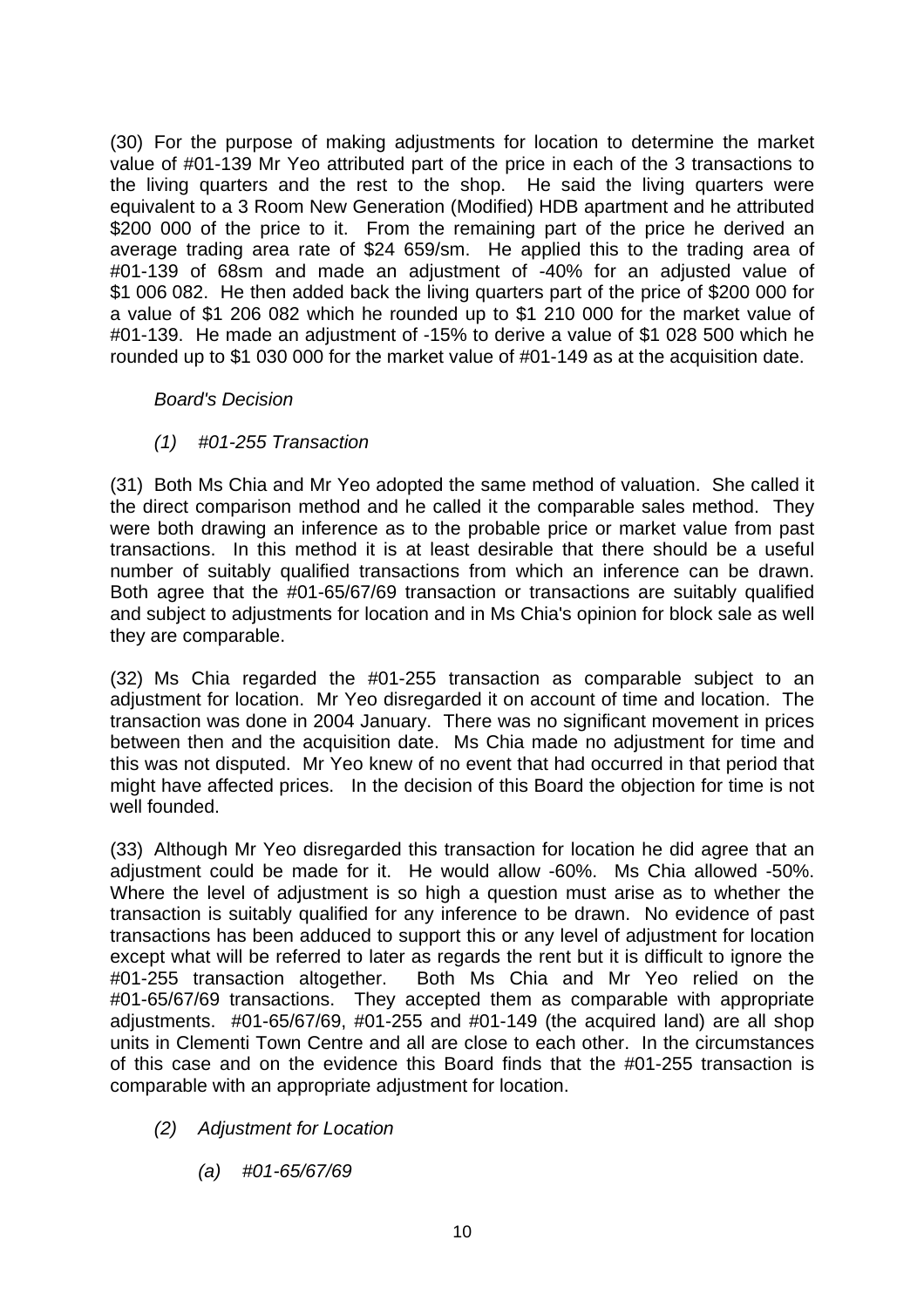(34) Ms Chia allowed -45%. Mr Yeo found a market value of \$1 030 000 for #01-149 and he did this by attributing part of the price to the living quarters before making an adjustment to determine the market value of #01-139 and then adjusting down to determine the market value. In effect he was adjusting the average transacted price by about -45.3% for location for a direct comparison with #01-149. Both of them relied on observations of human traffic and neither of them referred to any market data. The difficulty with reliance on human traffic is that it is a function of the uses to which the properties in the locality including the acquired land are put and the uses may change. Ms Chia also referred to the "transit" element in the human traffic in the vicinity of #01-65/67/69 but this is not a sufficient reason to disregard the higher traffic count as a measure of the quality of its location.

(35) #01-65/67/69 were let at an average of about \$10 000/m for each unit. Both Ms Chia and Mr Yeo thought that this was low but they have not given evidence of rental transactions for shop units in Clementi Town Centre other than #01-65/67/69 and #01-149. Ms Chia thought the market rent should be \$11 000/m to \$12 000/m. Mr Yeo said \$12 000/m to \$15 000/m. He referred to the asking rent for part of a shop unit but that is not evidence of the market rent of a shop unit. #01-149 was let at \$6 300/m. Mr Yeo thought the market rent should be only \$5 000/m. He had made no inquiries even of the rent actually paid by the tenant. The rent payable under a lease would generally reflect the market rent at the time the lease is negotiated but there is no evidence as to the negotiation or commencement of the leases in this case except that the tenant of #01-149 had been there since 2002. Nevertheless it is clear that there is a substantial difference in rent and this difference provides a useful guide.

(36) It is inappropriate to make an adjustment of only the trading area part without the living quarters of #01-65/67/69 on an assumed transacted price and while it was not unreasonable in the circumstances of Mr Yeo's instructions for a comparison to be made first with #01-139 an adjustment for the purpose of this appeal should be made for a direct comparison of the #01-65/67/69 transactions with #01-149. On the evidence this Board finds that the adjustment for location should be -45%.

 *(b) #01-255* 

(37) Ms Chia allowed -50%. Mr Yeo disregarded this transaction altogether and did not say what adjustment would be appropriate in his earlier evidence. As noted above he agreed that an adjustment could be made and later he provided an analysis in which he adopted an adjustment of -60%. For the #01-65/67/69 transaction Ms Chia allowed -45% and Mr Yeo effectively allowed -45.3% and there is no doubt that both of them considered the location of #01-255 to be superior. In the decision of this Board the appropriate adjustment should be -60%.

*(3) Adjustment for Block Sale* 

# *#01-65/67/69*

(38) Ms Chia allowed +5% for block sale. Mr Yeo made no allowance for this. He noted the similarities but he saw no reason for any allowance. The evidence points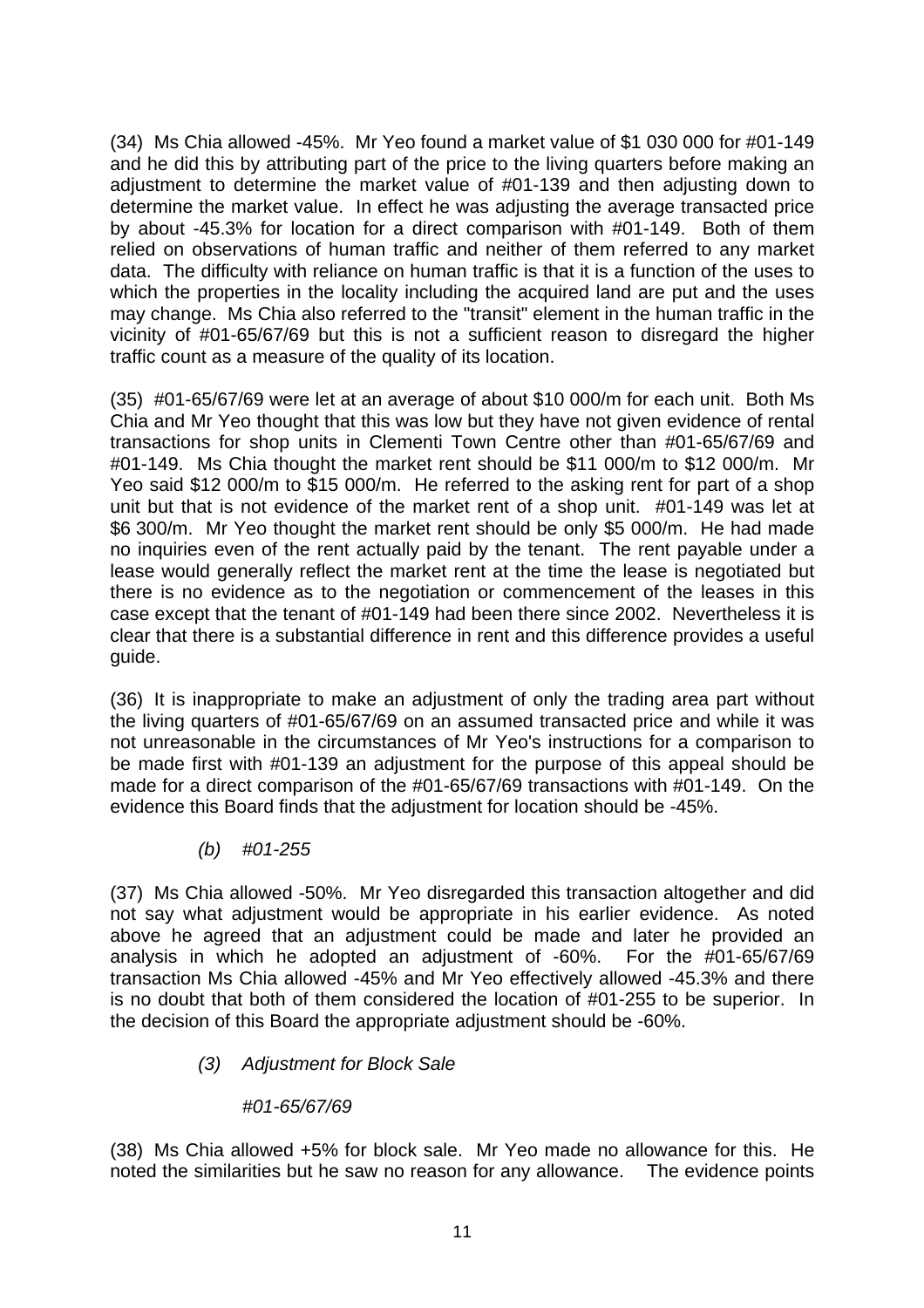to the same buyer having bought 3 adjacent shop units at the same time from the same seller. Even the caveat before transfer in all 3 cases was by the same instrument of caveat IA/7293Q and the caveat before mortgage in all 3 cases was by the same instrument of caveat IA/47201W. Clearly the question of making an adjustment would have arisen and inquiries should have been made. Mr Yeo himself thought so too but he made no inquiries. His client HDB would have been able to provide useful information but this information is not before this Board. If it was a block sale he agreed that an adjustment of +5% to +10% was the market practice.

(39) On the evidence this Board finds that this was the case of the same buyer buying 3 adjacent units at the same time from the same seller in a single transaction or a block sale by a single seller to a single buyer. Both Ms Chia and Mr Yeo agreed that the market practice was to allow an adjustment of +5% to +10% for a block sale and in the circumstances this Board would allow an adjustment of +5% as Ms Chia did.

(40) The comparables and the adjustments allowed may be summarised in the table below.

|               | Unit                 | Price<br>(\$) | <b>Strata</b><br>Floor<br>Area<br>$\text{(sm)}$ | Floor<br>Area<br>Rate<br>$($\mathsf{/}sm)$ | Adjustment                                                 | Adjusted<br>Floor<br>Area<br>Rate<br>$($\mathsf{/}sm)$ |
|---------------|----------------------|---------------|-------------------------------------------------|--------------------------------------------|------------------------------------------------------------|--------------------------------------------------------|
| 1             | #01-65<br>/67<br>/69 | 5 825 000     | 461                                             | 12 636                                     | Location<br>$-45%$<br><b>Block Sale</b><br>$+5%$<br>$-40%$ | 7 5 8 1                                                |
| $\mathcal{P}$ | #01-255              | 2 800 000     | 150                                             | 18 667                                     | Location<br>$-60%$                                         | 7 467                                                  |

This gives an average Adjusted Floor Area Rate of about \$7 524/sm which when applied to the strata floor area of #01-149 of 149sm gives a value of about \$1 121 000.

 *(7) Market Value* 

(41) On the evidence this Board finds:

(a) that the market value of the acquired land as at the acquisition date was \$1 121 000; and

(b) that this does not exceed the existing use price or the Development Baseline use price within the meaning of s 33(5)(e).

*Expenses*